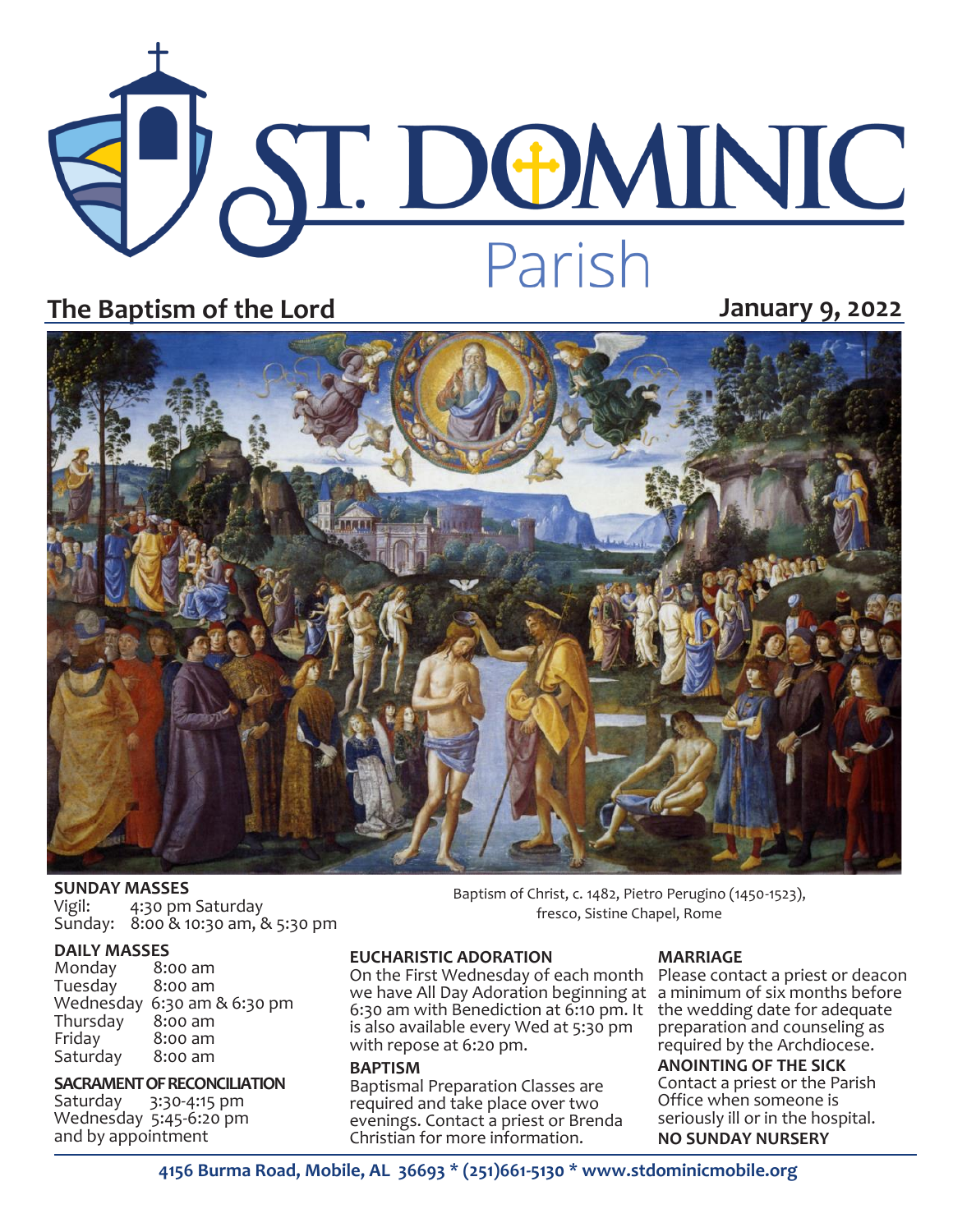| Pastor, Rev. Patrick R. Driscoll                                                                                                                                                                       | <b>Mass Intentions For The Week</b>                                                                                    |                                                                                                                                        |                                      |                             |  |
|--------------------------------------------------------------------------------------------------------------------------------------------------------------------------------------------------------|------------------------------------------------------------------------------------------------------------------------|----------------------------------------------------------------------------------------------------------------------------------------|--------------------------------------|-----------------------------|--|
| Email: pdriscoll@stdominicmobile.org                                                                                                                                                                   | Saturday, Jan 8                                                                                                        | 4:30 p.m.                                                                                                                              |                                      | Debra Harty (D)             |  |
| Deacon Robert E. Kirby, Jr.<br>Email: rkirby@stdominicmobile.org<br>Deacon Aldon O. Ward<br>Email: award@stdominicmobile.org<br>Deacon Wiley J. Christian III<br>Email: wchristian@stdominicmobile.org | Sunday, Jan 9                                                                                                          | 8:00 a.m.                                                                                                                              | Jimmy Oberkirch (D)                  |                             |  |
|                                                                                                                                                                                                        |                                                                                                                        | 10:30 a.m.                                                                                                                             | Winifred Smith (D)                   |                             |  |
|                                                                                                                                                                                                        |                                                                                                                        | 5:30 p.m.                                                                                                                              | Missa pro Populo                     |                             |  |
|                                                                                                                                                                                                        | Monday, Jan 10                                                                                                         | 8:00 a.m.                                                                                                                              | Dana Driscoll (D)                    |                             |  |
| <b>PARISH OFFICE HOURS</b><br>Monday - Friday, 8:00 a.m. - 4:00 p.m.<br><b>ST. DOMINIC CATHOLIC SCHOOL HOURS</b><br>Monday - Friday, 7:15 a.m. - 3:45 p.m.                                             | Tuesday, Jan 11                                                                                                        | 8:00 a.m.                                                                                                                              | Kathy Houston (L)                    |                             |  |
|                                                                                                                                                                                                        | Wed, Jan 12                                                                                                            | 6:30 a.m.                                                                                                                              | John Hicks (D)                       |                             |  |
|                                                                                                                                                                                                        |                                                                                                                        | 6:30 p.m.                                                                                                                              | Luke & Caroline Simmons (L)          |                             |  |
|                                                                                                                                                                                                        | Thursday, Jan 13                                                                                                       | 8:00 a.m.                                                                                                                              | Dana Driscoll (D)                    |                             |  |
| The readings for this Sunday, January 9, 2022<br>can be found online using the following link:<br>https://bible.usccb.org/bible/<br>readings/010922.cfm                                                | Friday, Jan 14                                                                                                         | 8:00 a.m.                                                                                                                              |                                      | Dana Driscoll (D)           |  |
|                                                                                                                                                                                                        | Saturday, Jan 15                                                                                                       | 8:00 a.m.                                                                                                                              |                                      | Ralph Wilson (D)            |  |
|                                                                                                                                                                                                        | Please pray for the sick:                                                                                              |                                                                                                                                        |                                      |                             |  |
| <b>STEWARDSHIP</b>                                                                                                                                                                                     | Toni Aldrich                                                                                                           | Flora Gilbert                                                                                                                          | Joan Morgan                          |                             |  |
| "John answered them all, 'I baptize you with                                                                                                                                                           | Dale Andrews<br>Karen Andrews                                                                                          | Jacque Green<br>Ray Green                                                                                                              |                                      | Mitch Murr<br>Eleesha Neese |  |
| water; but he who is mightier than I is coming                                                                                                                                                         | Alfredo Arcenal<br>Delores Hanlon                                                                                      |                                                                                                                                        | Shirley Nelson                       |                             |  |
| he will baptize you with the Holy Spirit"                                                                                                                                                              | Kathy Atwelll                                                                                                          | Melissa Harkins                                                                                                                        |                                      | Connie O'Brien              |  |
| Luke 3:16                                                                                                                                                                                              | Suzanne Baker                                                                                                          |                                                                                                                                        | Barbara Harrington<br>Mickey Petzolt |                             |  |
| The Catholic Catechism states that "Jesus"                                                                                                                                                             | Mandy Benamy                                                                                                           | Myles Harris<br>Benjamin Harrison<br>Charlie Hawkins<br>Gabriel Hawkins<br>Katie Histing<br>Joe Jefferson<br>Cory Kalifeh<br>Mary Kerr |                                      | Clarence Pool               |  |
| immersion in the water is a sign for all human                                                                                                                                                         | Charlotte Brady                                                                                                        |                                                                                                                                        |                                      | Amber Ramsay                |  |
| beings of the need to die to themselves to do                                                                                                                                                          | Georgette Brocato                                                                                                      |                                                                                                                                        |                                      | David Reichart              |  |
| God's will." In other words, as baptized                                                                                                                                                               | <b>Tina Brown</b>                                                                                                      |                                                                                                                                        |                                      | Laurie Rel                  |  |
| Catholics there is only one gift that we need to                                                                                                                                                       | John Bryant                                                                                                            |                                                                                                                                        |                                      | Rose Mary Rehm              |  |
| give to Jesus - the gift of ourselves. Surrender                                                                                                                                                       | Jeremy Burgess                                                                                                         |                                                                                                                                        |                                      | Louis Seiter                |  |
| yourself to God, place your trust in Him and                                                                                                                                                           | Courtney Busch, Sr.                                                                                                    |                                                                                                                                        |                                      | Ava Smith                   |  |
| allow the Holy Spirit to work through you for                                                                                                                                                          | Mahala Church                                                                                                          |                                                                                                                                        |                                      | Elsie Smith                 |  |
| the greater glory of God.                                                                                                                                                                              | Wayne Clark                                                                                                            | <b>Bill Klein</b>                                                                                                                      |                                      | <b>Toni Sweeney</b>         |  |
|                                                                                                                                                                                                        | Susan Coffey                                                                                                           | Cooper Klein                                                                                                                           |                                      | <b>Inez Trenier</b>         |  |
| Rediscovering your Catholic Faith begins on                                                                                                                                                            | <b>Judy Dinkel</b>                                                                                                     | Vicky Klein                                                                                                                            |                                      | Lucile Tutwiler             |  |
| Tuesday, January 11, 2022 at 6:30 p.m.                                                                                                                                                                 | Melody Doyle                                                                                                           | Ann Kotis                                                                                                                              |                                      | Joe Verneuille              |  |
| Please contact Deacon Kirby with any questions                                                                                                                                                         | Mike Doyle                                                                                                             | Alice Langham                                                                                                                          |                                      | Ian Walley                  |  |
| at rkirby@stdominicmobile.org.                                                                                                                                                                         | Bart Duffy                                                                                                             | Dani Larson                                                                                                                            |                                      | Jennafer Way                |  |
| <b>BISHOP BARRON'S SERIES: THE CREED</b>                                                                                                                                                               | Linda Eccles                                                                                                           | Pat Lilley                                                                                                                             |                                      | Sam Wimberly                |  |
|                                                                                                                                                                                                        | Susan Evans                                                                                                            | Mary Lindamood                                                                                                                         |                                      | <b>Bruno Wuest</b>          |  |
| <b>PRESENTED BY SHARON AND RONNIE BALDWIN</b>                                                                                                                                                          | Lori Fayard                                                                                                            | Diane Thublin Little                                                                                                                   |                                      | Antonio Vilaseca            |  |
| <b>FAITH FORMATION WITH</b>                                                                                                                                                                            | Fred Finnegan                                                                                                          | Christian Lofton                                                                                                                       |                                      | Lilian Zambrana             |  |
| <b>VIDEO AND DISCUSSION SERIES</b><br><b>JANUARY 9 - FEBRUARY 13</b><br>IN THE MAIN HALL OF THE MURPHY CENTER                                                                                          | Don Foster                                                                                                             | Glenda Miles                                                                                                                           |                                      |                             |  |
|                                                                                                                                                                                                        | We will be updating our sick list in January 2022.                                                                     |                                                                                                                                        |                                      |                             |  |
|                                                                                                                                                                                                        | If you would like your name or the name of your loved                                                                  |                                                                                                                                        |                                      |                             |  |
|                                                                                                                                                                                                        | one(s) to remain on this list please call the Parish Office at<br>(251) 661-5130 or email mwilson@stdominicmobile.org. |                                                                                                                                        |                                      |                             |  |
| Confessions are available on Wednesdays from<br>5:30-6:20 pm and Saturdays from 3:15-4:15 pm.                                                                                                          |                                                                                                                        |                                                                                                                                        |                                      |                             |  |
|                                                                                                                                                                                                        |                                                                                                                        |                                                                                                                                        |                                      |                             |  |

You are encouraged to come and obtain forgiveness of your sins in our confessionals or by appointment with one of the priests.

Please remember, if you have a family member in the hospital and would like a clergy member to visit, let the Parish Office know by calling or emailing.